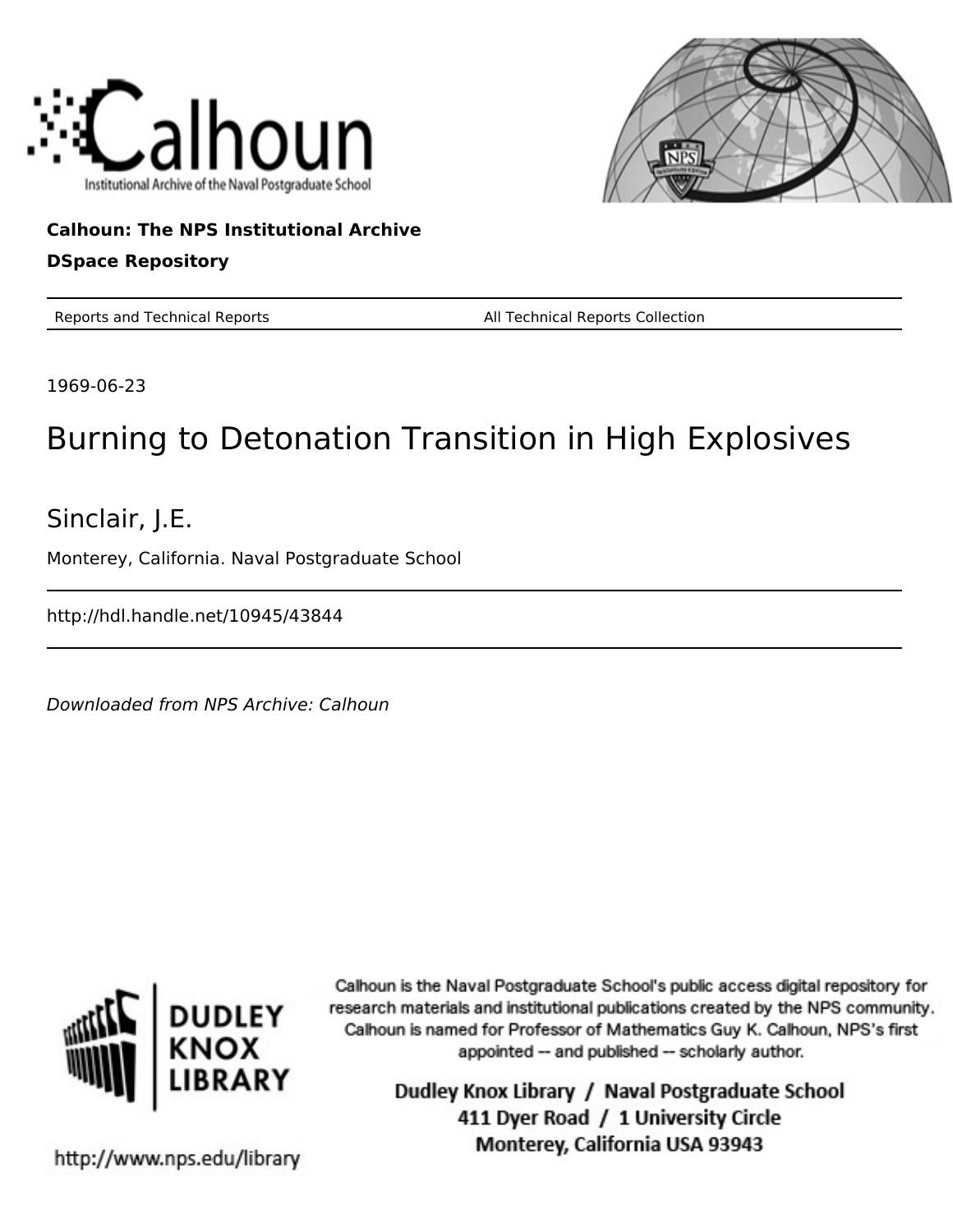Quarterly Progress Report

# BURNING TO DETONATION TRANSITION IN HIGH EXPLOSIVES

#### by

J. E. SINCLAIR

This research was supported by: Naval Air System Command, Washington, D. C., Work Request 0-6100 dated 23 June 1969: Air TASK A31-310/551 170 R010-04-04.

> NAVAL POSTGRADUATE SCHOOL Monterey, California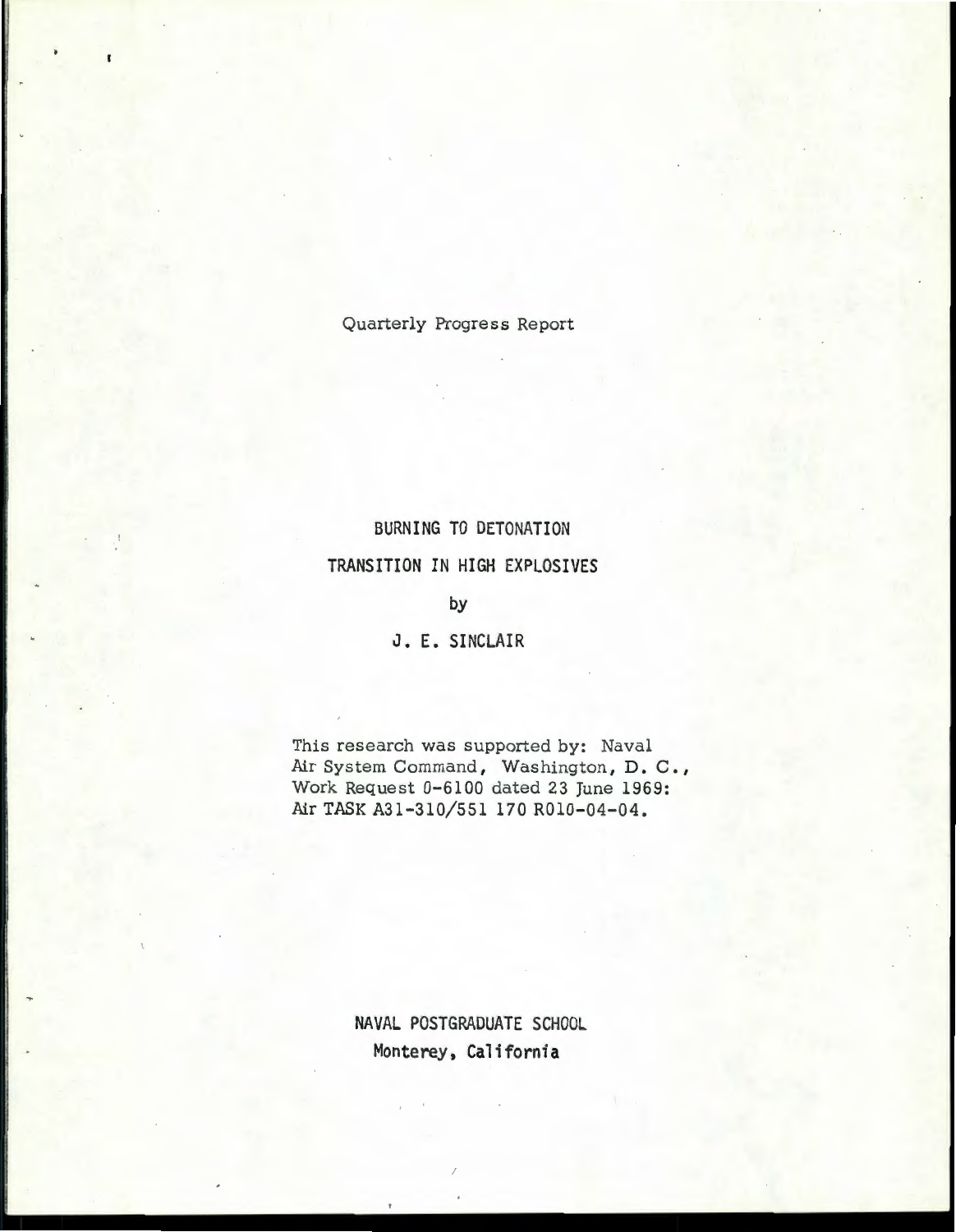#### PROGRESS REPORT

#### I. INTRODUCTION

The Deflagration to Detonation Project has been concerned for the first quarter with the construction and initial testing of a special thermal sensitivity apparatus which is specifically designed for TNT testing. The apparatus is herein described and diagrams are given to explain the operation.

#### II. STATUS/PROGRESS TO DATE

The complete apparatus is shown in Figure 1. It consists of ten heating tubes shown in Figure 2 which are immersed in a molten salt bath. The tubes were made by drilling a stainless steel rod and machining away the excess metal on the outside so that the tubes are l /4-inch O.D. with .020-inch walls. This method of construction was used to insure corrosion resistance to the molten salt by avoiding welds and plugs. The wall thickness of the tubes is thin enough to give good conduction of heat from the salt but poor conduction to the rest of the apparatus. Each tube contains 1/4-inch Pyrex glass frit ground to pass a 35-mesh sieve, but remain on a 60-mesh sieve.

The TNT is dropped on the glass frit which is at bath temperature. The frit transfers the heat very rapidly due to its large surface area. After the test the frit is discarded and replaced. Since there are two sets of heating tubes, one can be cleaned and loaded with the new frit while the test is being conducted on the other.

As seen on Figure l, the tubes go through a 1/2-inch transite plate and are clamped to a 3/8-inch stainless steel plate 12 inches in diameter with a Teflon washer. Copper tubing is coiled between the two plates for water cooling. Directly above the top of the heating tubes with a ten thousandth-inch clearance is the powder measure. Figure 1 shows them separated for clarity. The powder measure (Fig. 3) is a stainless steel disc with ten 3/16-inch holes to contain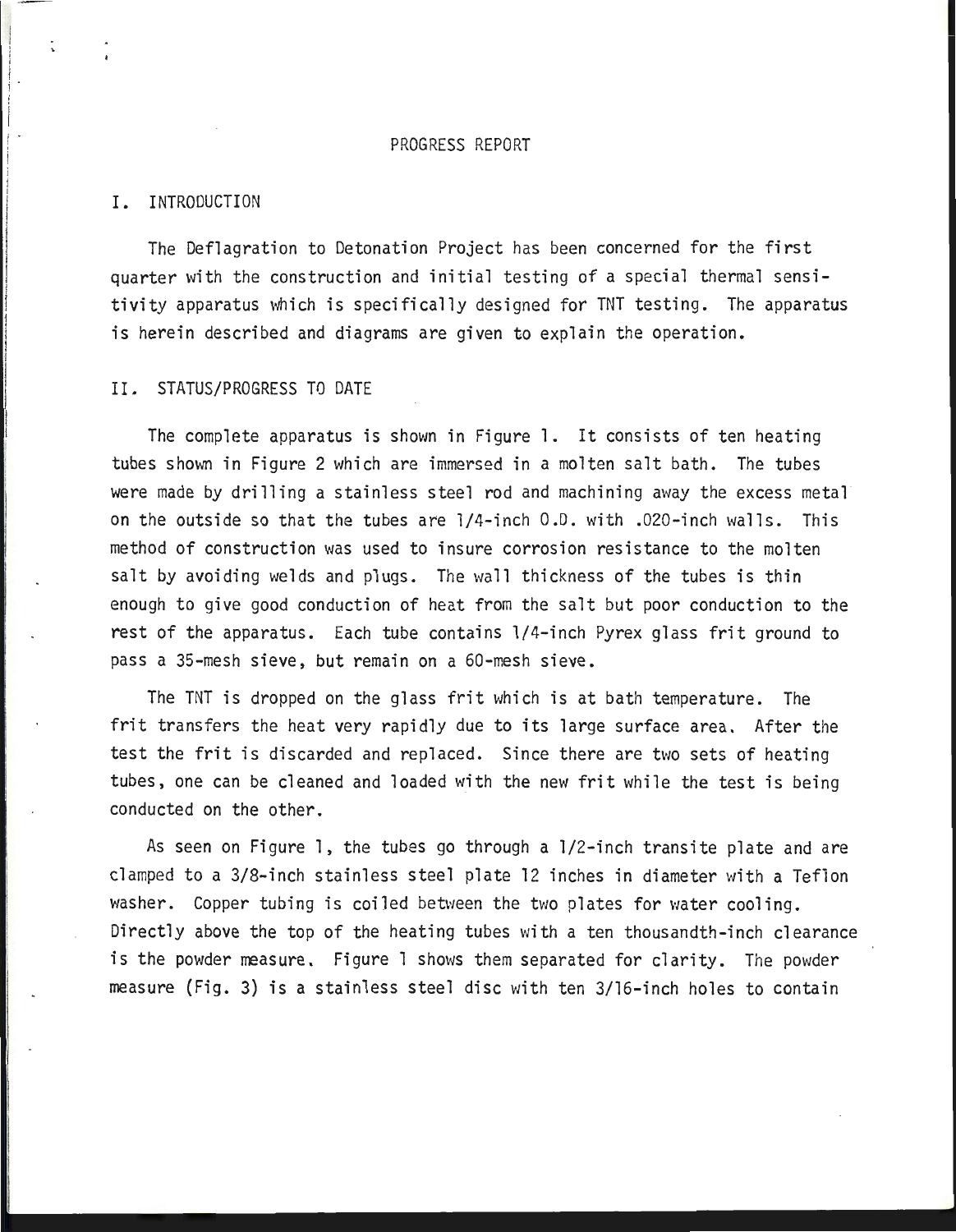the explosive. Below these holes are stainless steel stoppers with off-center 3/16-inch holes and projecting ears. In operation, the ears are pushed forward until the two holes line up and drop the explosive into the heating tubes.

The brass gear fits over the powder measure and contains a pin to push its projecting ears. On the outside are ten pins which contact two microswitches.  $\therefore$  stops the motor driving the brass gear and must be overridden to start the gear moving. When the gear moves it drops the explosive into the heating tube and triggers the second microswitch which turns on the timer. The gear continues to move until the next pin contacts the microswitch.

When the explosive fires or cooks off, the gases go up thru the two holes which are lined up and into a copper tube (not shown). This tube is connected to the mercury switch shown in Figure 5 at the sidearm. The gases push the mercury down below the tungsten rod breaking electrical contact which stops the timer.

The entire moving section is enclosed by a polycarbonate dessicator top which fits on the 12-inch plate. This enables the apparatus, except for the bath itself, to be evacuated by a mechanical pump protected by a liquid nitrogen trap.

#### III. PROBLEM AREAS

At the present time the apparatus is operating as expected with the exception of the mercury switch which does not always work properly. However, it is expected that this difficulty will be cleared up since it appears that the difficulty is in the alignment of the two holes directly above the heating tubes and below the copper tubing leading to the mercury switch. The research machinist is working on this at present.

#### IV. PROGRAM PLANS

As soon as the apparatus is working, the data for the Arrhenius plot curves will be obtained. It is anticipated that this will be accomplished by the next report.

2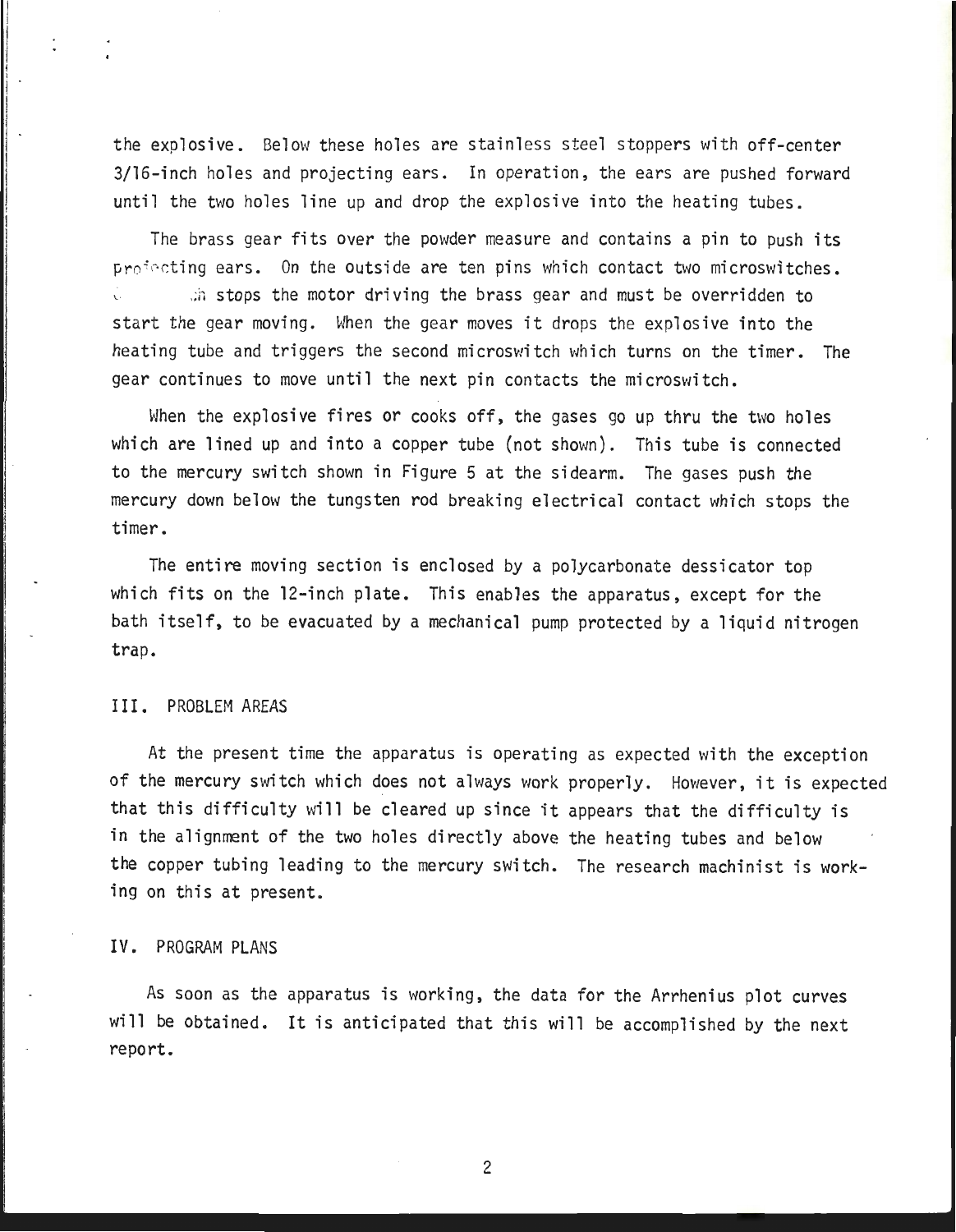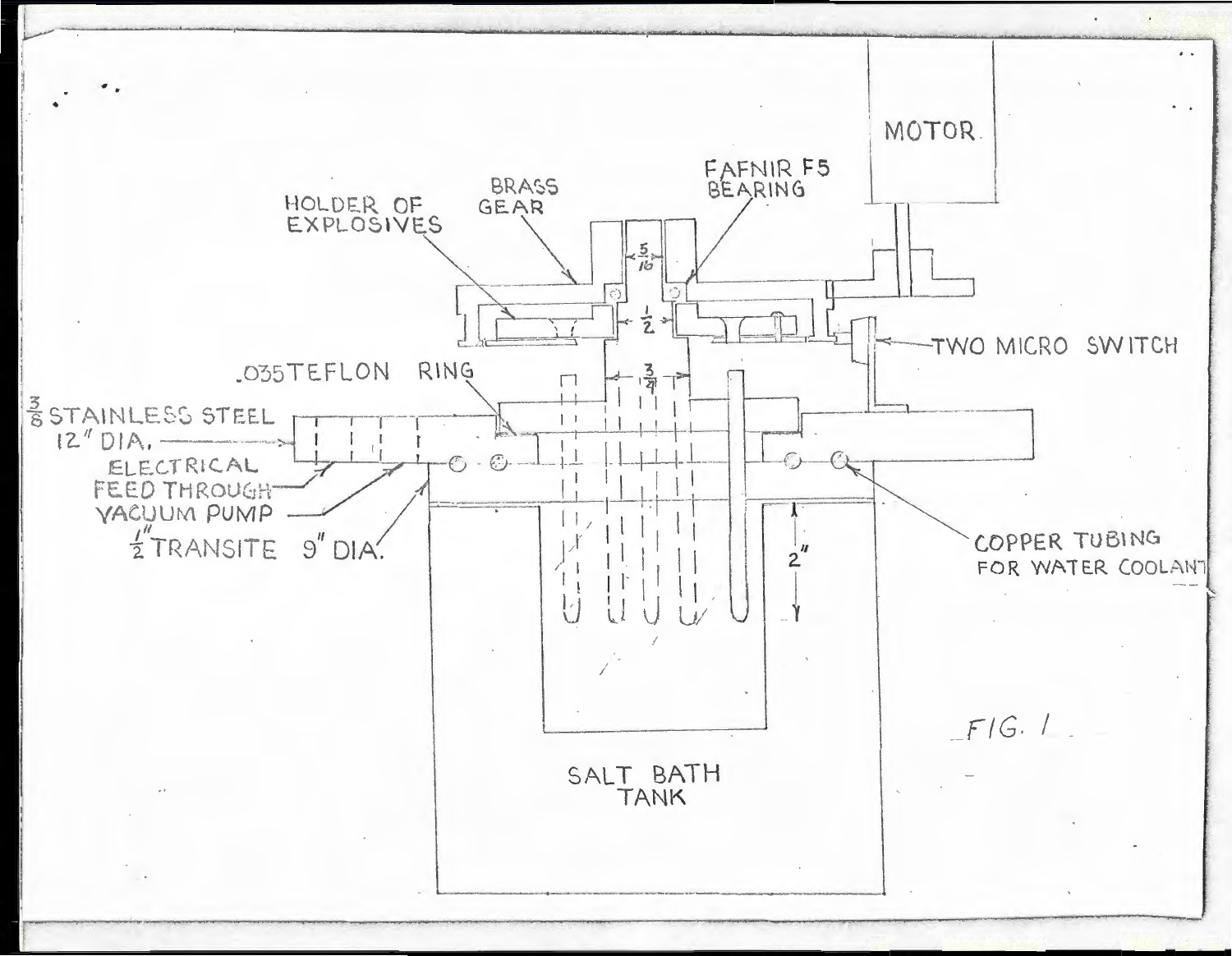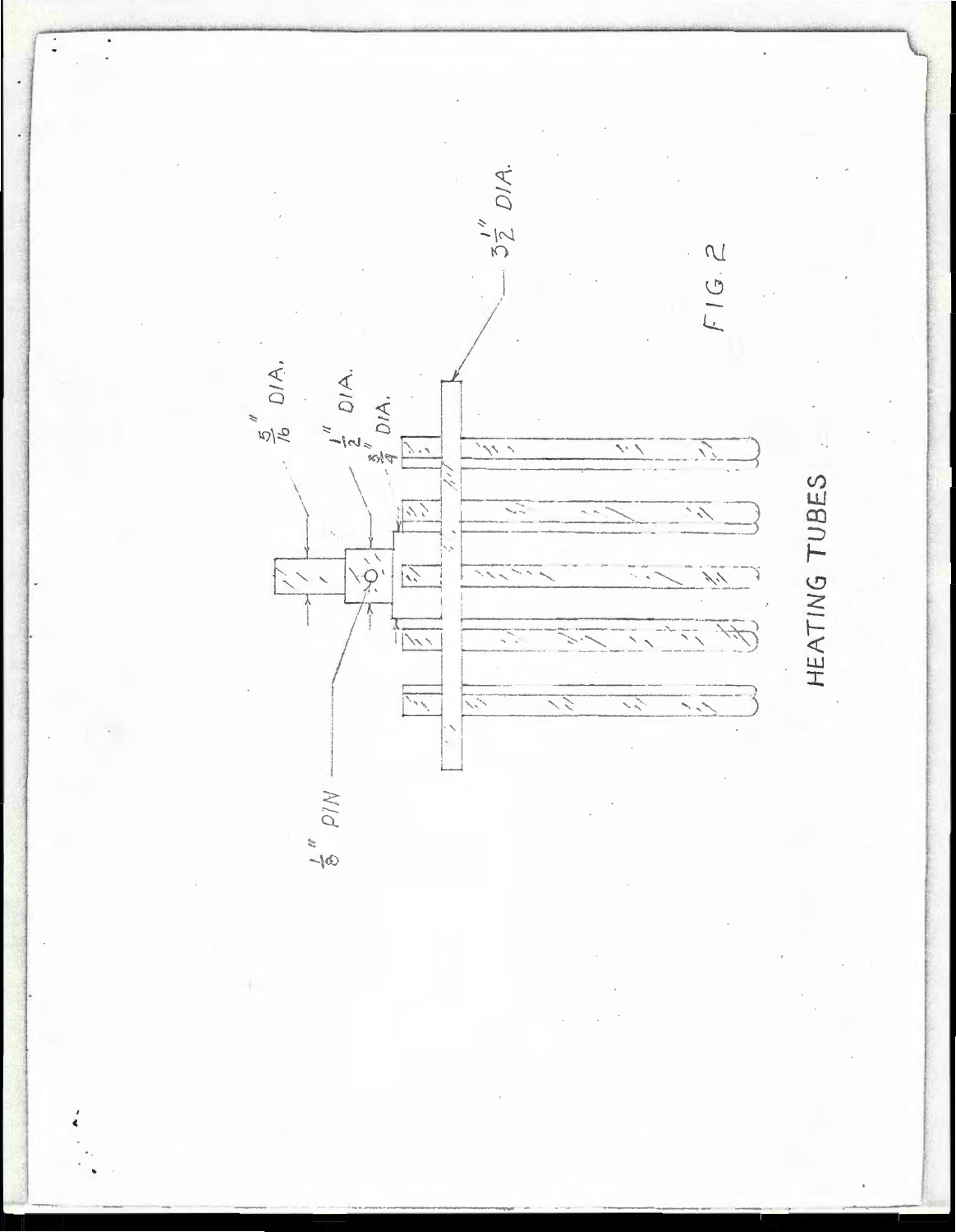$\circ$  $\epsilon$  $\Theta$ C  $FTG$  3  $\overline{O}$  $\circ$  $\overline{O}$  $\overline{\circ}$ BOTTOM VIEW  $\omega$  $\circ$  $\odot$  $\circ$  $\delta$  $\circ$  $\circ$  $\circ$  $\circ$  $\circ$ Ø POWDER MEASURE  $\varnothing$  $\circledcirc$  $\circledcirc$  $\circledcirc$  $\odot$ TOP VIEW  $\circledcirc$  $\circledcirc$  $\circ$  $\circledcirc$  $\circledcirc$  $\circledcirc$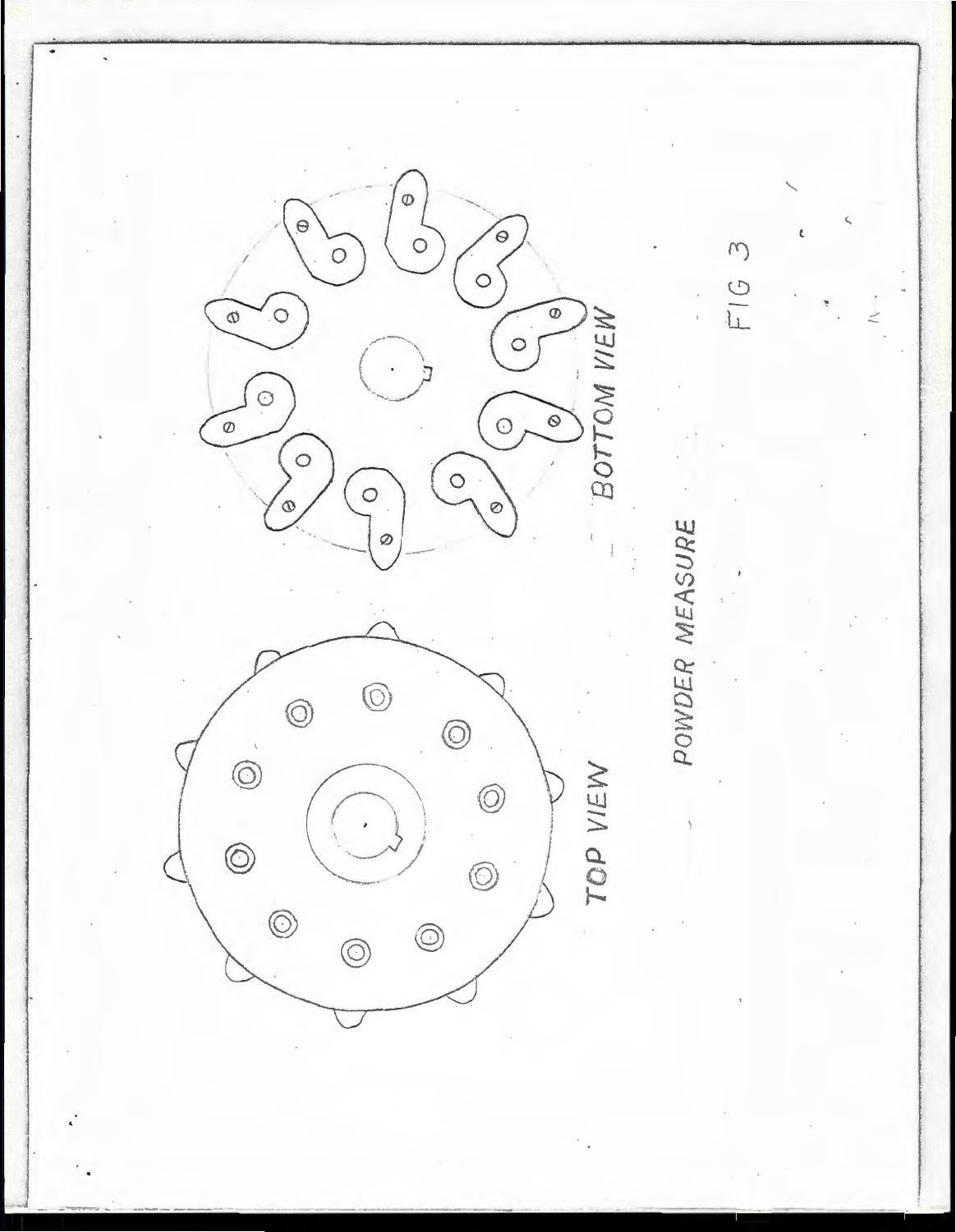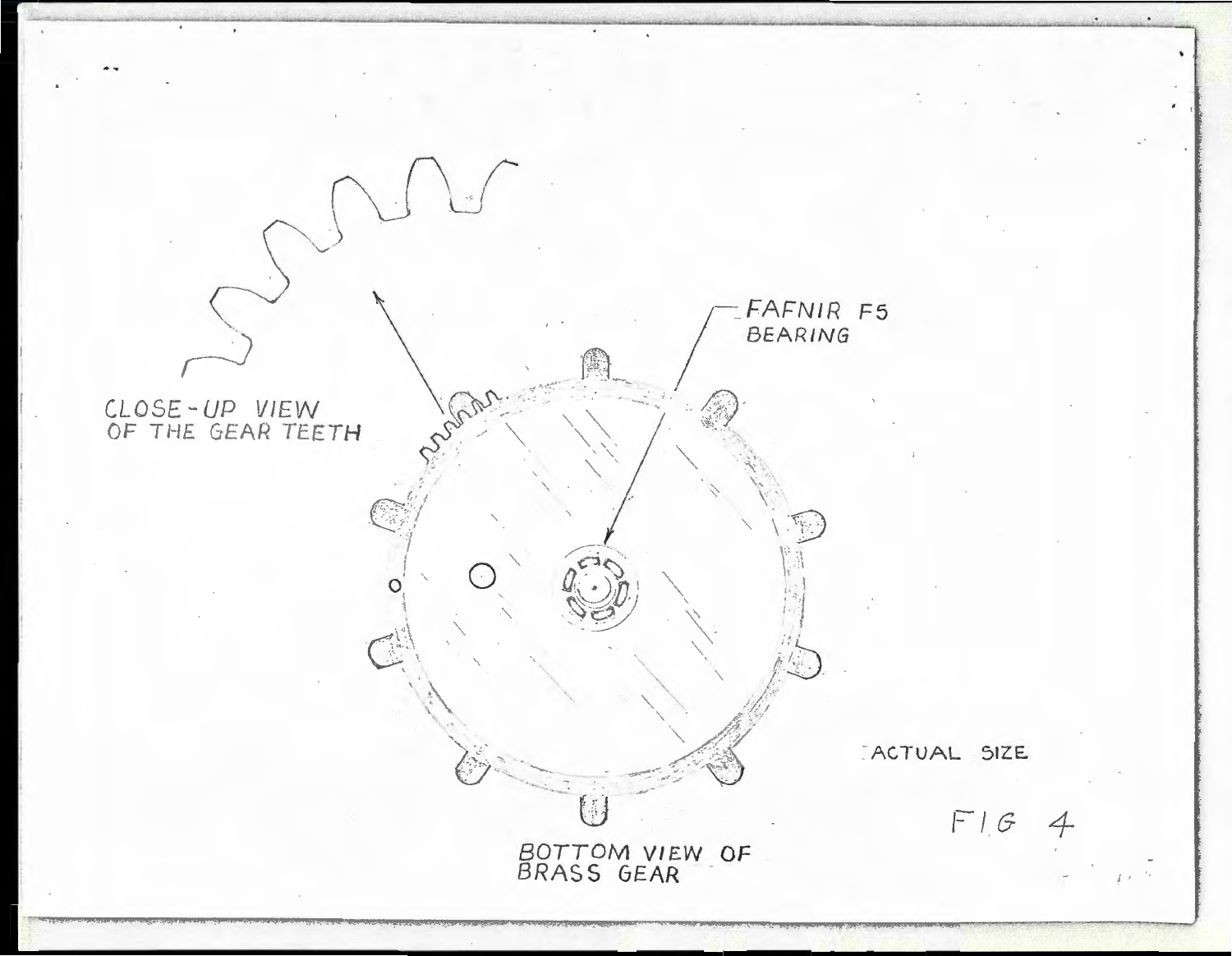$\overline{a}$  $\overline{\phantom{a}}$  $FIGS$ MERCURY SWITCH